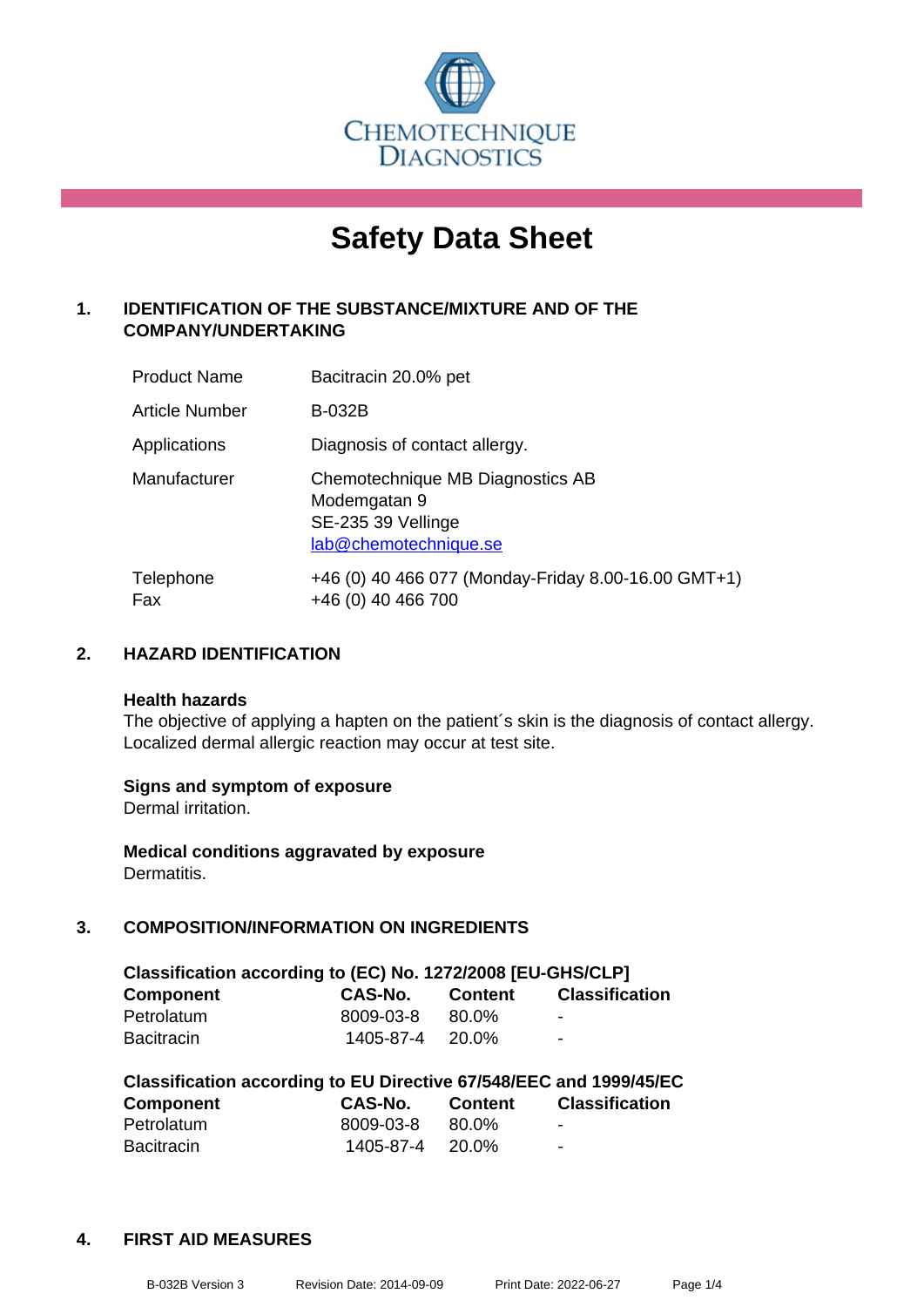#### **Emergency and first aid procedures**

Obtain medical attention.

# **5. FIRE-FIGHTING MEASURES\***

#### **Suitable extinguish media**

CO2, powder or water spray. Fight larger fires with water spray or alcohol resistant foam.

#### **For safety reasons unsuitable extinguishing agents** Water with full jet.

**Special protective equipment for fire-fighters** Wear self-contained respiratory protective device. Wear fully protective suit.

\*Data is shown for petrolatum only

#### **6. ACCIDENTAL RELEASES MEASURES**

**Steps to be taken if material is released or spilled** Contain and place in a closed container.

#### **7. HANDLING AND STORAGE**

**Precautions to be taken in handling and storage** Store dark at 5-8°C. Avoid extended exposure to light. FOR EXTERNAL USE ONLY.

#### **8. EXPOSURE CONTROLS/PERSONAL PROTECTION**

**Respiratory protection** Not required.

**Ventilation** Local exhaust.

**Protective gloves** Disposal gloves.

#### **Eye protection**

Not required with normal use.

#### **Work/Hygienic practices**

Wash hands after each use.

#### **9. PHYSICAL AND CHEMICAL PROPERTIES**

Odour **Odourless** 

Appearance Pale Yellow Semi-solid

Melting point\* 50-55° C Flash point\* >100°C

Boiling point\* No data available Self ignition\* Product does not self ignite.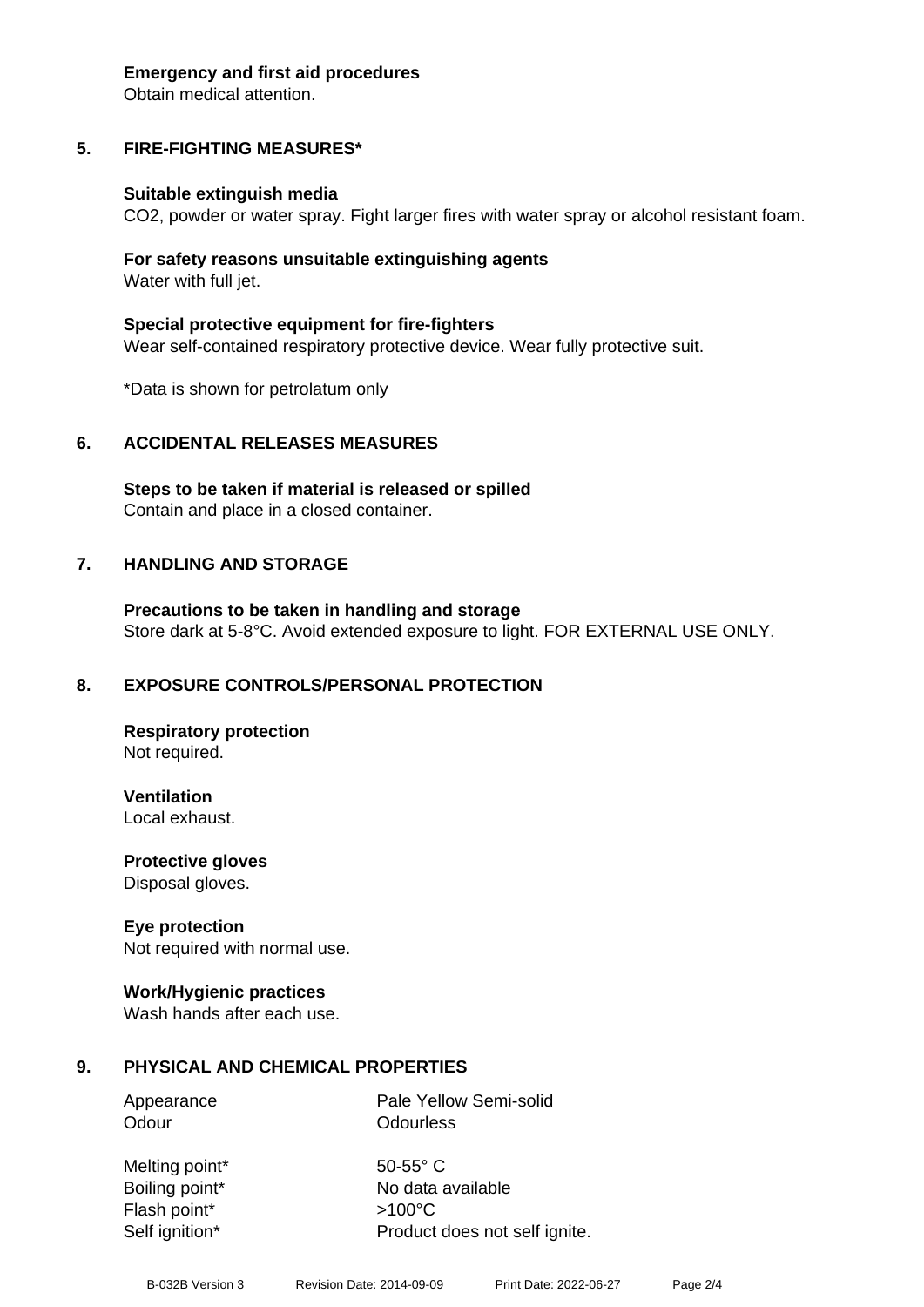Density\* No data available. Solubility in/Miscibility with Water\*

Danger of explosion\* Product does not present an explosion hazard. Insoluble

\*Data is shown for petrolatum only

# **10. STABILITY AND REACTIVITY**

#### **Incompability**

May react with strong oxidizing agents.

#### **Stability**

Stable at recommended storage conditions.

#### **Hazardous byproducts**

Combustion may generate CO, CO2 and other oxides.

# **Hazardous polymerization**

Will not occur.

# **11. TOXICOLOGICAL INFORMATION**

No data available.

# **12. ECOLOGICAL INFORMATION**

No data available.

#### **13. DISPOSAL CONSIDERATIONS**

**Waste disposal method** Comply with federal, state/provincial and local regulation.

#### **14. TRANSPORT INFORMATION**

Not dangerous goods.

#### **15. REGULATORY INFORMATION**

The classification is according to the latest editions of the EU lists, and extended by company and literature data.

#### **16. OTHER INFORMATION**

#### **Text of H-statements and R-phrases mentioned in Section 3**

Pharmaceutical quality of tested hapten is confirmed by Chemotechnique Diagnostics according to validated analytical methods. Hapten passed test according to GMP standards.